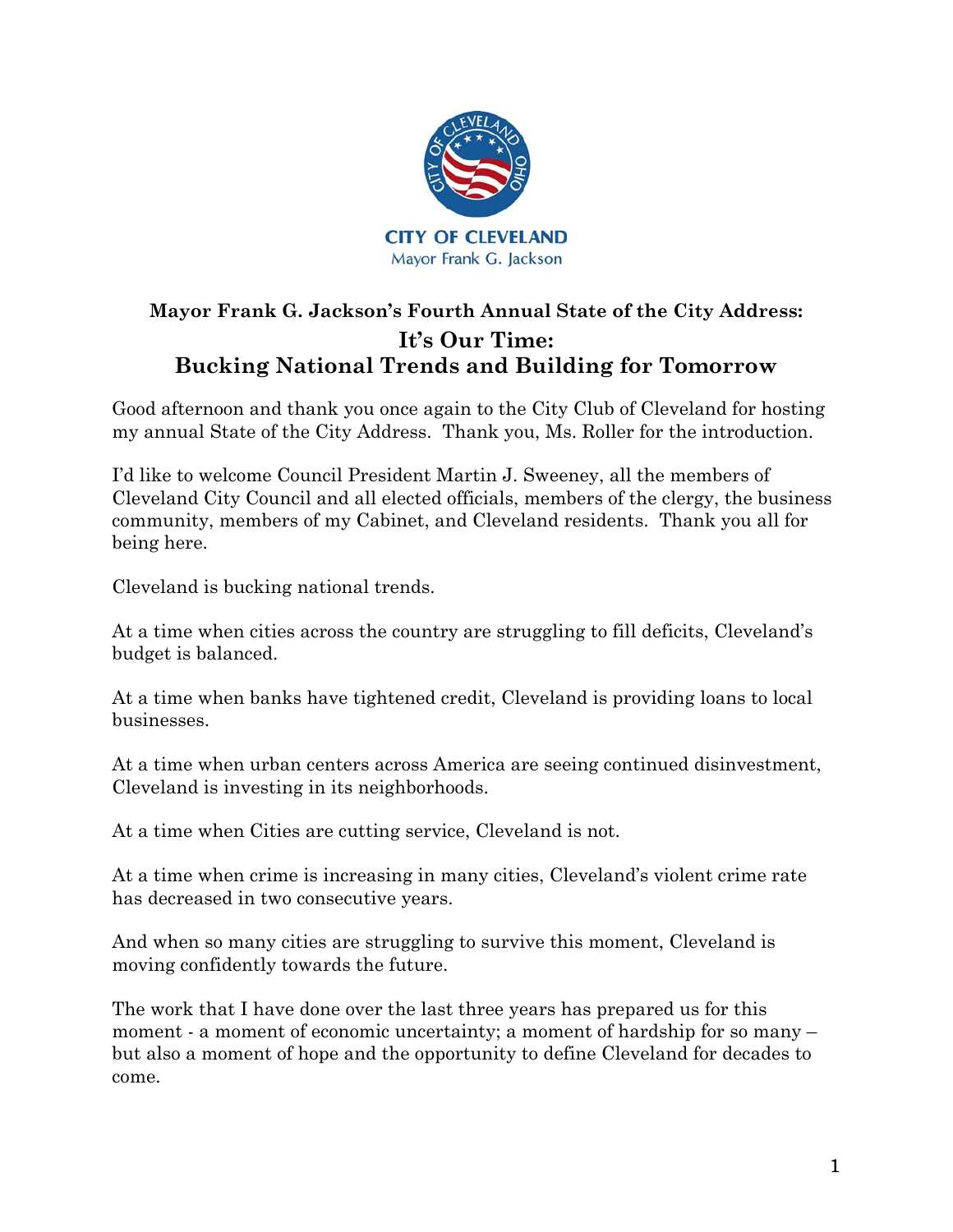#### **Budget**

Despite the global economic crisis, Cleveland is a strong city. The City ended 2008 with a balanced budget and we are on track to balance the 2009 budget – without layoffs and without service cuts. This was no accident.

It required a plan for the future and a commitment from all city employees to execute the plan. Every City employee should be credited with helping to balance the budget. And I thank them for their efforts.

When I came to office in January 2006, I requested a five-year budget projection. While we could not predict to a certainty the depth of the current recession or the magnitude of the unprecedented financial failures of 2008, we knew in 2006 that we would need to be vigilant with our budget to weather a weakening economy and to position the City for growth and stability. Temporary remedies were not the solution. Rather, a long-term plan was needed.

My plan over the past three years has been to reduce operating costs; improve service delivery; to increase efficiency and save money; increase the collection of fines, fees and forfeitures owed to the city but that have gone unpaid; and reduce the cost of energy consumption. The savings and revenue created through these efforts resulted in a \$16 million carryover in 2006, \$26 million in 2007 and a \$29 million carryover in 2008. These carryovers were used to fill the gap between rising costs and declining revenue each year.

This year, the City's general fund expenditure will increase about 3.5% from 2008, while revenue will decline 2.4%, creating a \$29 million gap. I was able to fill the budget gap with the \$29 million balance I just mentioned. As a result, we have been able to avoid laying off hundreds of employees and service cuts.

This year, we have budgeted in: a hiring freeze that only allows replacement of critical employees; a mandated 10% reduction in overtime and fuel consumption; restrictions on travel and the purchase of supplies; and a mandated 3% reduction in energy consumption. Without this work, I am convinced that Cleveland's future would be in doubt.

With a balanced budget proposed for 2009, I am already preparing for 2010 and 2011. And there is much work ahead. Long term solvency and a sustainable economic rebirth will require strategic planning and a solid partnership with City Council, residents, non-profits and the business community.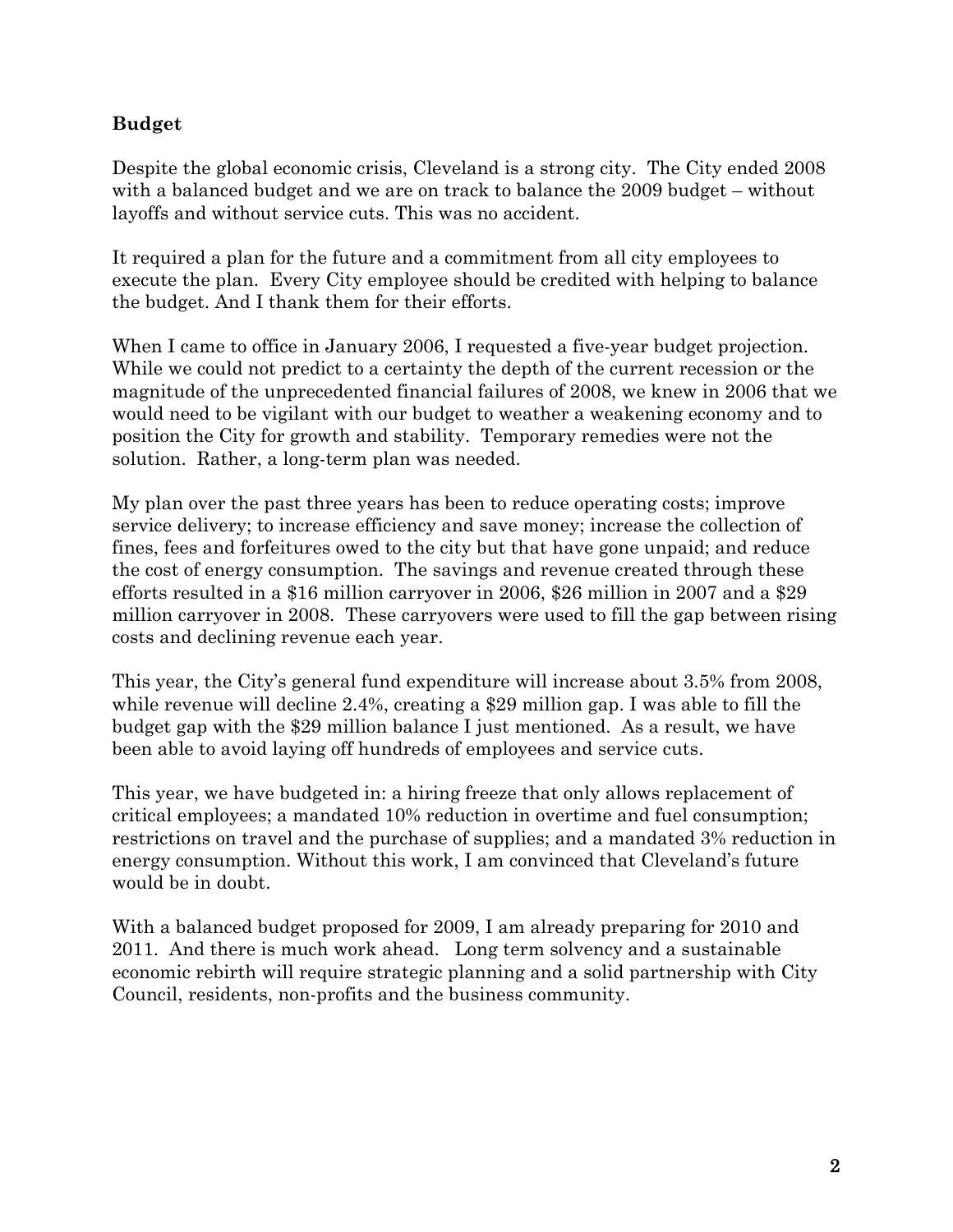## **City Hall Reform**

Last month, I sought and received approval from Cleveland City Council to hire a consultant to help Cleveland take the next step in the reform of city government. The consultant will review the structure of City departments, divisions and responsibilities; and, provide recommendations to streamline City government, reduce bureaucracy, improve customer service, further reduce operating costs and increase revenue.

By the end of the year, I will introduce a legislative agenda to City Council to accomplish the recommendations. Without this, the City of Cleveland will not be able to maintain a balanced budget in 2010 and beyond. The failure to do this will result in a budget deficit, layoffs, and service reductions. We will lose all the progress we have made and greatly damage quality of life.

#### **Service**

Our neighborhoods can and should rival any neighborhood in any city for quality of life and service. I have invested heavily in providing more and better service to the residents and neighborhoods of Cleveland, including efforts to build a citywide curbside recycling program and creating the Clean Cleveland initiative.

The coordination and collaboration between City departments and City employees over the past three years is unprecedented. By working together and working smarter, we have delivered more and better service for less money and improved quality of life.

# **Quality of Life - Safety**

Public Safety is also critical to quality of life. Although there is much more to do, we have come a long way in reducing crime and protecting our citizens. Violent crime has decreased in each of the past two years. In both 2007 and 2008, structural fires claimed fewer lives than any time in recorded history. EMS has upgraded to a wireless transmission of heart attack information from the field to the emergency room to help save lives.

Throughout the past year, we: implemented Operation Focus – a prevention and intervention strategy to help teenagers and young adults; enhanced partnerships with other law enforcement agencies; and, instituted new technology, including Computer Aided Dispatch, Mobile Computing and Automatic Vehicle Locators, for all branches of our safety forces. The Division of Police implemented an improved deployment strategy, created neighborhood patrol zones, and a downtown services unit.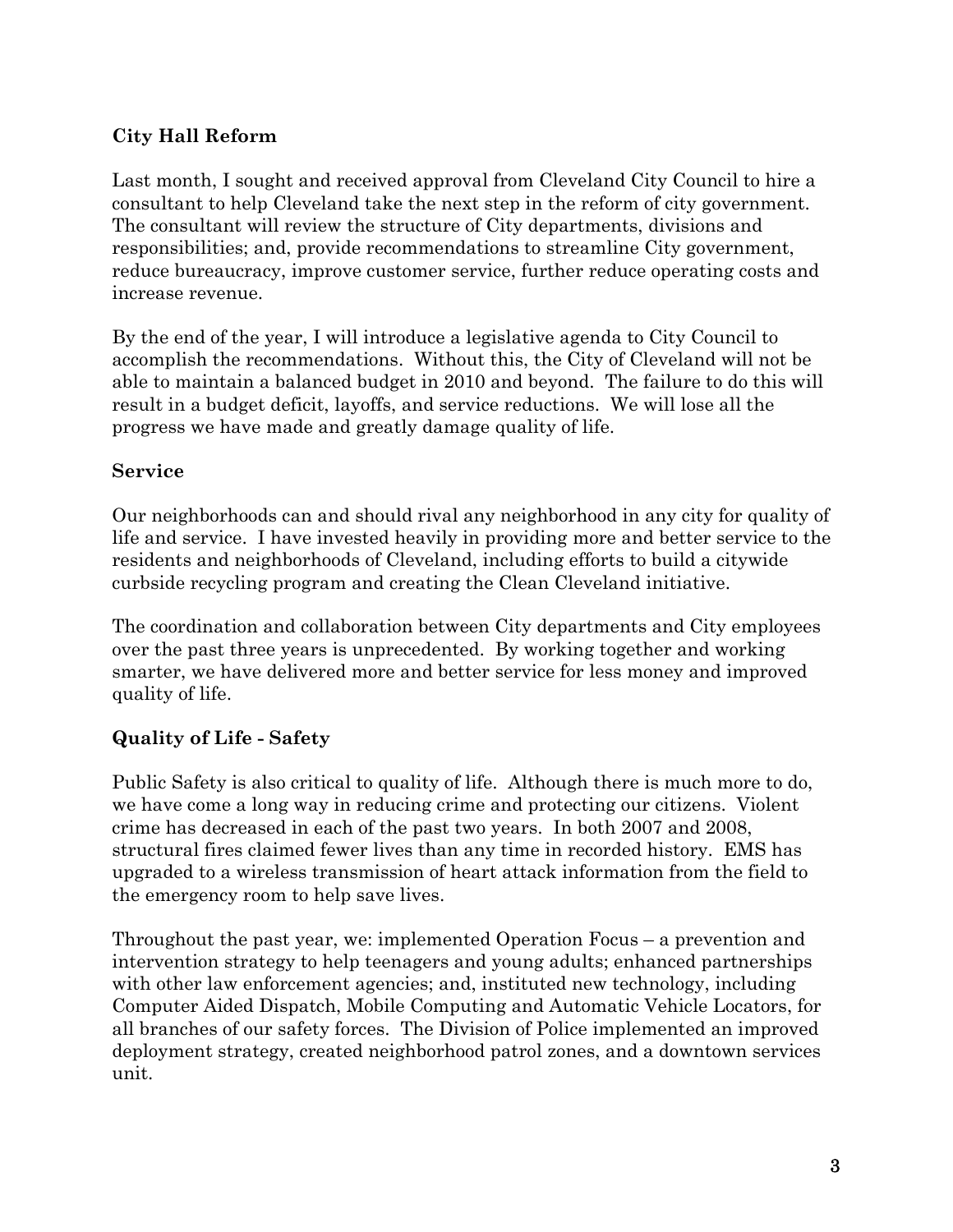We have seen an overall decrease in response time and more police on the streets. But this is not enough to ensure a high quality of life for all residents.

# **Quality of Life - Health Care**

For the past two years, I have been engaging our partners at our major hospitals, local clinics and support agencies to help address an important quality of life issue – access to health care, which begins with annual check ups, office visits, and prescription coverage. Research shows that patients who receive this type of care are less likely to develop more serious illnesses and it reduces the burden on emergency rooms.

This year, I will expand my efforts to increase access to health care. I am developing a protocol that will encourage residents to use City of Cleveland clinics as a medical home for primary care; extend office hours at our clinics; and allow EMS to transport non-emergency cases to City clinics.

All of this will help address one of the biggest needs we have as a community, but there is more work to be done, particularly in addressing the issue of homelessness.

### **Quality of Life - Homelessness**

Over the past three years, I have worked with the Northeast Ohio Coalition for the Homeless, our Community Development Department, County staff and others to address this. My focus is not solely on providing emergency shelter but on finding ways to offer permanent supportive housing; access to wraparound social services; and, job opportunities.

In Cleveland, we have built 351 units of permanent supportive housing. But it is not enough. Addressing issues like service, safety, health care and homelessness must be matched with significant investment in our neighborhoods.

### **Quality of Life – Strong Neighborhoods**

At Cleveland's core are its 36 neighborhoods. And I am investing in our neighborhoods through our citywide plan and a five-year \$1.5 billion capital improvement program – the CIP. The Citywide plan and the CIP together provide a blueprint for building Cleveland's future through neighborhood redevelopment; quality of life improvements; and, creating opportunities for business growth through infrastructure investment.

This year, work will begin on two new recreation facilities in Collinwood, totaling \$15 million through 2010, as well as a \$5 million renovation of League Park. Next year, Zone Recreation Center will implement its \$2.5 million green space plan and there will be a \$2 million streetscape project for W. 130th street.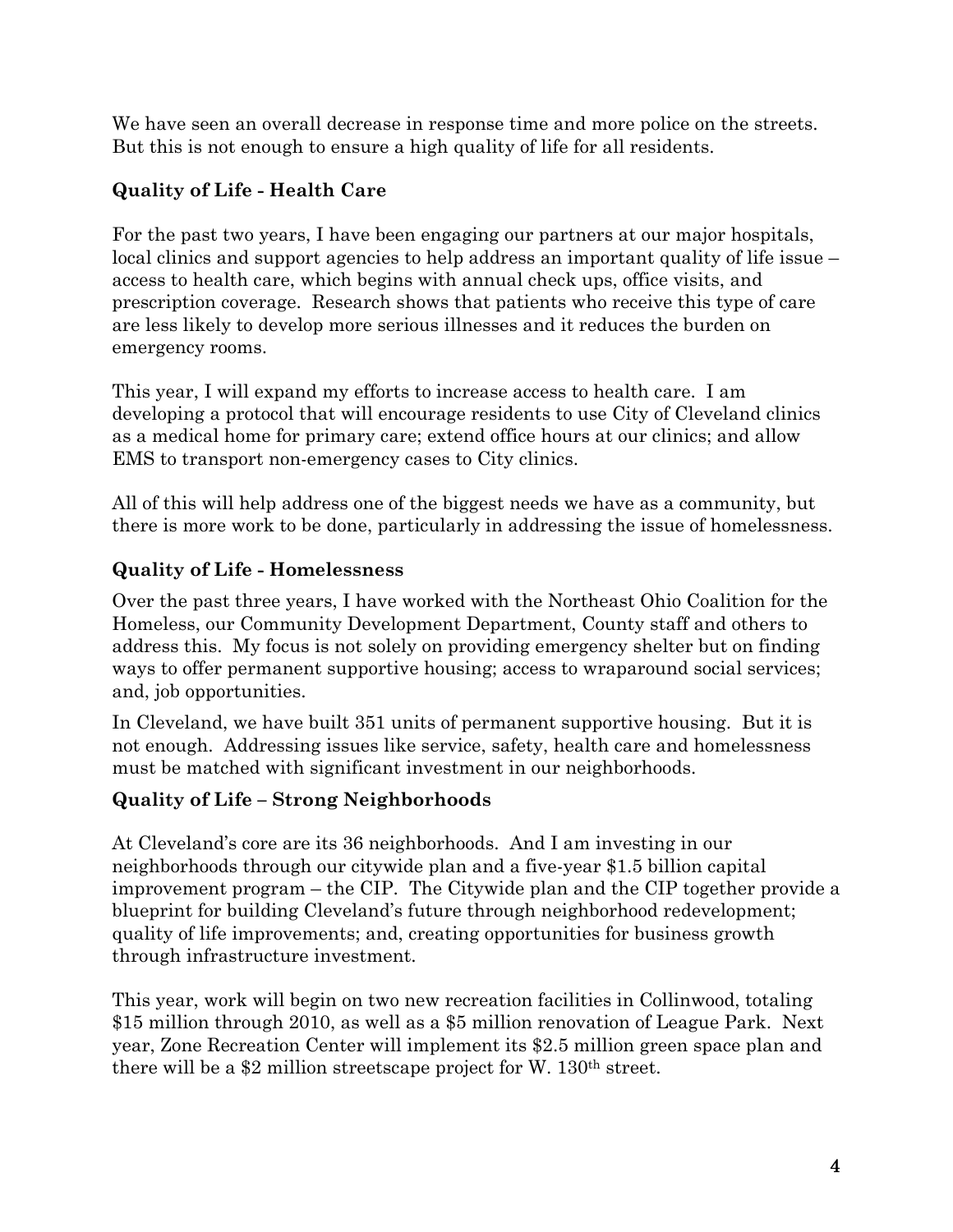The CIP has also funded demolition – the need for which has been fueled by the foreclosure crisis. The city has razed more than 2,300 structures since January 2006. In addition, the private sector demolished more than 900 structures over the past two years. We are revitalizing historic neighborhood districts for retail, arts and entertainment, like the Gordon Square Arts District and the Waterloo Business District.

These are just some of the amenities that will help Cleveland improve quality of life in our neighborhoods; but critical to Cleveland's future are four infrastructure projects: the Inner Belt Bridge; Opportunity Corridor; the West Shoreway; and, Riverbed Road. I am committed to working with the new Director of ODOT and continuing to work with Lt. Governor Lee Fisher on solidifying the funding for these projects and moving them forward.

#### **Economic Development**

We must continue to invest in our neighborhoods, provide service, improve safety and be fiscally responsible in order to move forward; but, as I said last year, Cleveland cannot save its way into prosperity. We have to invest in our regional economy and business growth.

Our gross regional product is approximately \$178 billion. If we, as a region, spend an additional 3% of that in procuring goods and services from regional companies, we would funnel an additional \$5.3 billion back into our economy, support local businesses in these difficult times and create and retain jobs.

To help reach this goal, the City implemented the Cleveland Area Small Business program last year to help local companies become more competitive. We are also installing new tracking software and increasing project monitoring to ensure that more Cleveland area businesses are receiving city contracts. By taking these steps, we are building our capacity to invest in Cleveland businesses and the region's economy.

And, despite the unavailability of credit to consumers and businesses, the City is making loans and economic development deals. We are helping local businesses expand and are attracting new businesses, like Howard Hanna Realty which announced in January that they are moving their regional headquarters to Downtown Cleveland.

Drawing upon \$30 million of funds identified early in 2008, we pursued an aggressive lending program to insulate Cleveland from the worst impacts of the national credit freeze.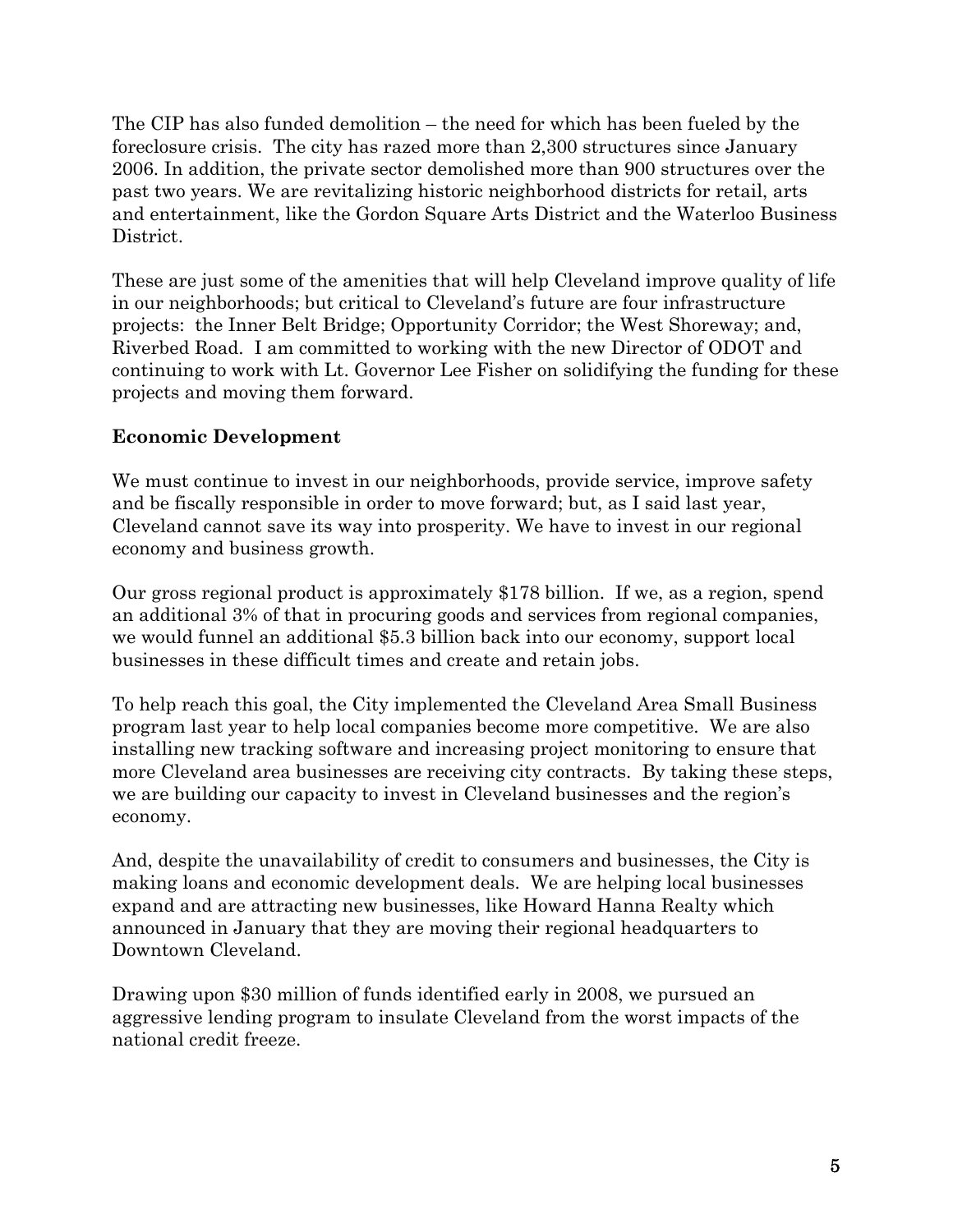- \$415,000 in City Neighborhood Retail Assistance Program Loans were awarded last year to 22 companies, leveraging more than \$2.7 million in private investment, retaining 324 jobs and creating 72.
- With Working Capital Loans of up to \$200,000, the City helps local companies remain competitive despite the lack of bank lines of credit. This loan allowed The Braden Sutphin Ink Company to take advantage of pricing discounts from its vendors to fill a customer's large order. Without the loan, they may have lost the customer.
- Most banks have reduced their Loan to Value Ratio, and businesses are now required to inject more equity into their projects if they want to use traditional bank loans. To address this, Cleveland has turned to **HUD 108 Funding** which is at an all time low interest rate. The Evergreen Cooperative Laundry, designed by the Cleveland Foundation, is using HUD 108 funds to create jobs and ownership opportunities for local residents.
- With the **Vacant Property Initiative**, forgivable low interest loans help address loan to value issues and costs that do not add to value – such as demolition. Through this program, Olympic Forest Products, which had outgrown its space, has been able to reduce renovation costs at the Musicians Union building on 22nd and Carnegie.
- The **Technology Grant Program** is designed to attract new technology businesses to the City while also helping to reinforce the 'brain gain' in the City. With this grant, Arisdyne, a company that designed a piece of equipment to improve the biodiesel manufacturing process, has selected a site in Cleveland for a new facility, and will add 24 jobs.
- Bellwether Real Estate Capital, a start-up financial services company, outgrew their offices in Seven Hills and Cincinnati. With a **Citywide Business Grant,** they will relocate 9 jobs and create an additional 13 jobs in Downtown Cleveland.
- While the **Flats East Bank** project has been delayed by the current economic conditions, in December 2008 the City partnered with the State and Cuyahoga County to provide additional funds to complete infrastructure work and brownfield remediation, making the site ready for construction.
- The **Industrial Commercial Landbank** is addressing one of Cleveland's greatest needs: "shovel-ready" sites. Take the 54-acre Coke Plant site, for example. Our partner, Arcelor Mittal offered to sell the City the site cleaned to industry standards. The City applied for and received a \$5 million Jobs Ready Site grant from the State to complete the project. It is expected to be ready for sale in 2011 and should allow us to attract more than 300 jobs to the site.

As you can see, Cleveland is meeting the challenging economic times head on with an aggressive economic development strategy. Cleveland is open for business and is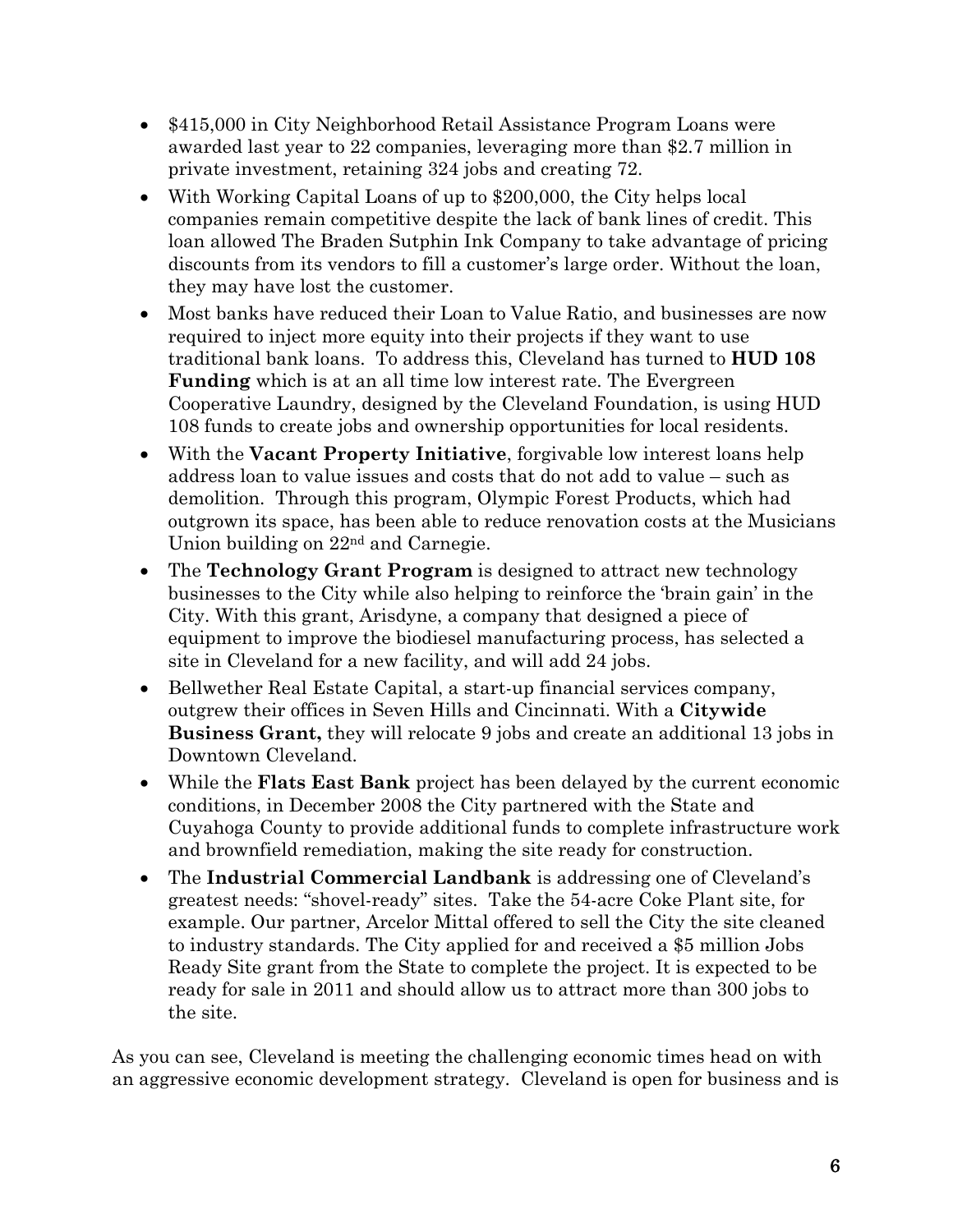making loans, even when lenders are not. In normal times, what has been done would be sufficient; but in the times we are in, it is not.

#### **Regional Economy**

Creating a regional economy is more important now than ever before. Having a regional development strategy is imperative to our success and will position us for the future. The strategy must: build on the joint marketing efforts that have already begun; and, include common incentives, revenue sharing, job training to match demand for skills, and common tax policies.

Cleveland and the region have tremendous strengths that can and should be marketed. Our healthcare industry, for example, employs tens of thousands of people and procures billions of dollars in goods and services. The Medical Mart along with a new convention center is an investment in this strength**.** 

The remaining questions surrounding this project must be resolved soon so that we can move forward. I am committed to working with the Cuyahoga County Commissioners, Cleveland City Council, Merchandise Mart Properties, Inc., Positively Cleveland and the Greater Cleveland Partnership to ensure that we have a high quality, state of the art medical mart and convention center that will help create jobs, support the hospitality industry; and, further strengthen our region's health care industry.

Another strength is Cleveland's location –the best in the nation. Our location, along with a quality transportation network of road, rail, water and air, makes Cleveland a gateway for trade and the transportation network is a lifeline to commerce, accommodating the flow of goods to the Midwest and southern Canada.

Since taking office, I have worked to build on this strength with the Cleveland Airport System. Both Cleveland Hopkins International Airport and Burke Lakefront Airport are in the midst of master planning projects. Economic development projects are being planned for the land surrounding both airports to help attract investment, create jobs and continue to create demand for air service.

The same holds true for the Port of Cleveland with plans to increase capacity for maritime trade.

All of this will help position our region in the international economy.

In April of last year, I traveled to Costa Rica to meet with trade officials, business owners and President Oscar Arias to invite them to use Cleveland as a port of entry for their goods. In November, a contingent of Costa Rican business leaders visited Cleveland. Last month, I met with Dr. Monica Araya, the head of the Costa Rican Chamber of Commerce, to continue our discussions.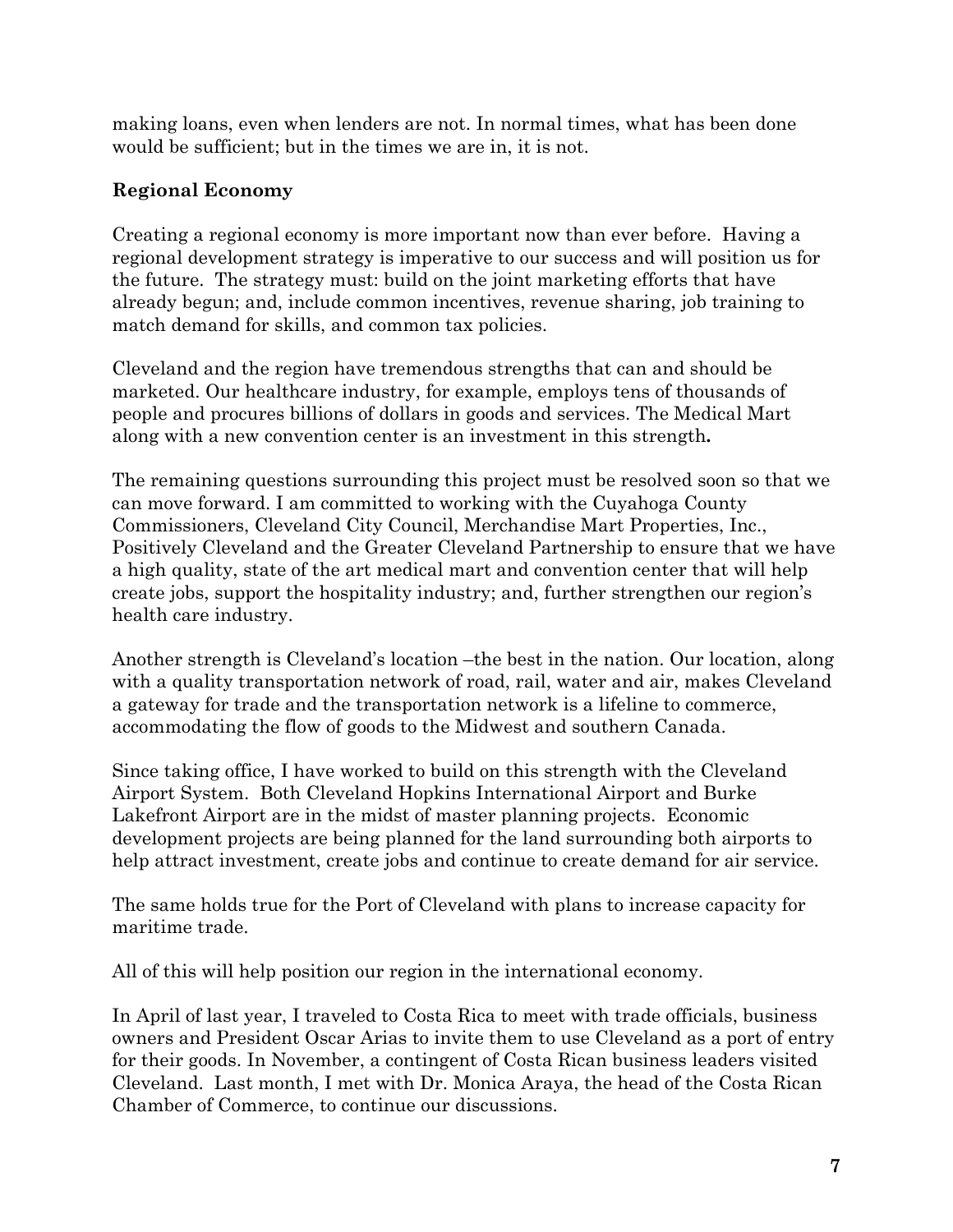I've also traveled to France, Germany and Belgium. While in Brussels, I met with representatives of the European Union's small business organization. The SME Union is a business advocacy group of over 300,000 small and medium-sized businesses throughout Europe. Joining us today representing the SME Union is: Dimitar Ivanov who will staff the SME Union's new North American Headquarters in Cleveland.

Having this office means that Cleveland will be the first point of contact many European businesses will have with the United States. It will help Ohio companies create a direct link to European markets; and, we will have quick access to European political leaders and captains of industry.

These international development efforts are the result of collaboration between: the City, the County, the State, the Cleveland Foundation, and it's Director of International Relations, Jorge Delgado; Team NEO, the Honorary Consular Corps, and the Greater Cleveland Partnership, which has agreed to host the new SME Union office.

This regional partnership is vital in making it easier to do business in Cleveland and the region, and in easing concerns about interacting with multiple government agencies.

Regional economic cooperation will continue to be a priority for my Administration; but, as a region, we must move forward on practical regionalism that will allow local governments to: maximize our dollars through regional procurement; reduce redundancies in service; develop new regional tax policies; build on the 18 joint economic development agreements we've signed; and, achieve a higher-level of inter-governmental cooperation.

If the public and private sectors come together as a region, Cleveland and the region will survive this economic downturn, and be better positioned for the future. And for our region – the future is green.

We have the natural resources, infrastructure and expertise to become a leader in advanced manufacturing, renewable energy, green building and to create a green economy. My Office of Sustainability and several local organizations, including Entrepreneurs for Sustainability, the Corporate Sustainability Network, Green City Blue Lake Institute and the Great Lakes Institute for Energy Innovation, have set the stage for Cleveland and the region to become a powerhouse for green industries.

The City is investing in new technology that will create a new energy source for Cleveland Public Power. The Municipal Solid Waste to Energy initiative will convert solid waste into electricity using gasification. Recyclable materials will be sorted, bundled and sold for maximum value. The benefits are threefold: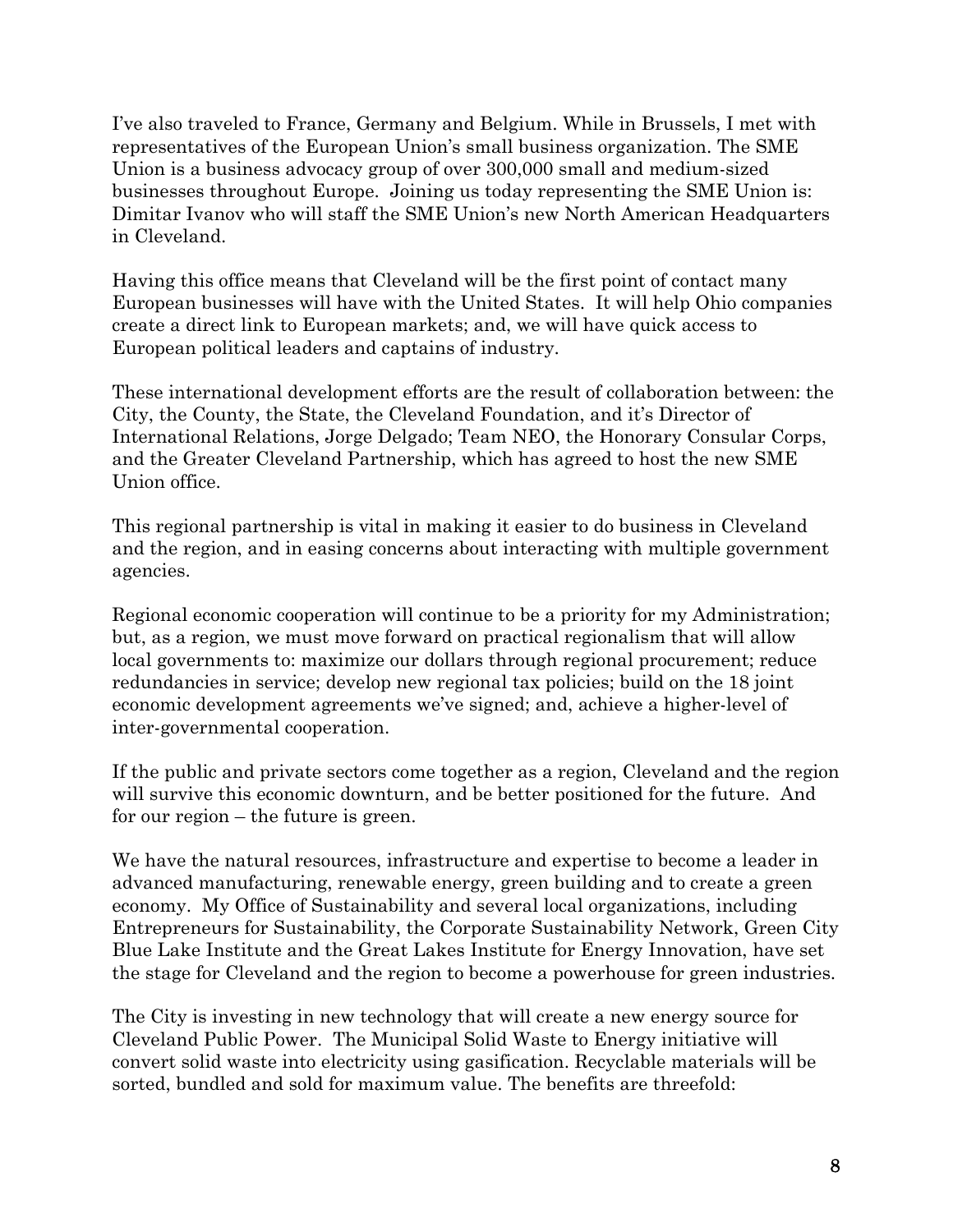- We'll reduce the amount of waste sent to the landfill;
- We'll reduce CPP's reliance on coal; and,
- We'll obtain maximum returns for recycled goods.

In partnership with Cuyahoga County, we are working to make Cleveland a leader in wind power generation – on and off shore. By doing so, we will harness the power of the wind for energy and build an industry around it, capitalizing on the work already done in this field by regional companies.

These are only two examples of the groundwork that is being laid for our green economy. But it is not enough. We have to have a strategic plan.

In August, I will host a three-day summit, bringing together everyone from CEOs to students to create an action plan for building a green economy for Cleveland's future. Last month, I brought together 40 people from across the Cleveland area and across disciplines to help design the agenda for the summit. This summit will be facilitated by Dr. David Cooperrider of the Center for Business as an Agent of World Benefit at Case Western Reserve University. Our goal is to create: an action plan for economic sustainability that will support business growth; protect the environment; and, create opportunities for individuals to prosper.

Positioning our region for the future and creating opportunities for people to gain access to prosperity will be the measurement of our success. This will require us to train our residents for the jobs of the future – jobs that will be created by a green economy.

The current economic crisis has resulted in high unemployment in the region; and, at the same time, jobs are going unfilled because we do not have a workforce trained for the jobs that are available. The Cleveland/Cuyahoga County Workforce Development System is helping people gain access to the training and education they need to be competitive now and in the future.

The same can be done for graduates of our school system.

Last summer, I established the Cleveland Public Power Apprenticeship program to help train Cleveland school graduates for a career as electricians. 10 students are continuing their apprenticeships and, less than a year out of high school, are making more than \$40,000 per year and are on a career path before the age of 20.

Young people cannot be successful in life without a career path. For some, programs like this one at CPP will be the right thing. For others, going to college will put them on the right path. The Cleveland Scholarships for Education and Training I began in 2008 sent almost 500 Cleveland school students to Cuyahoga Community College for free this year, taking away the barrier of lack of money for tuition.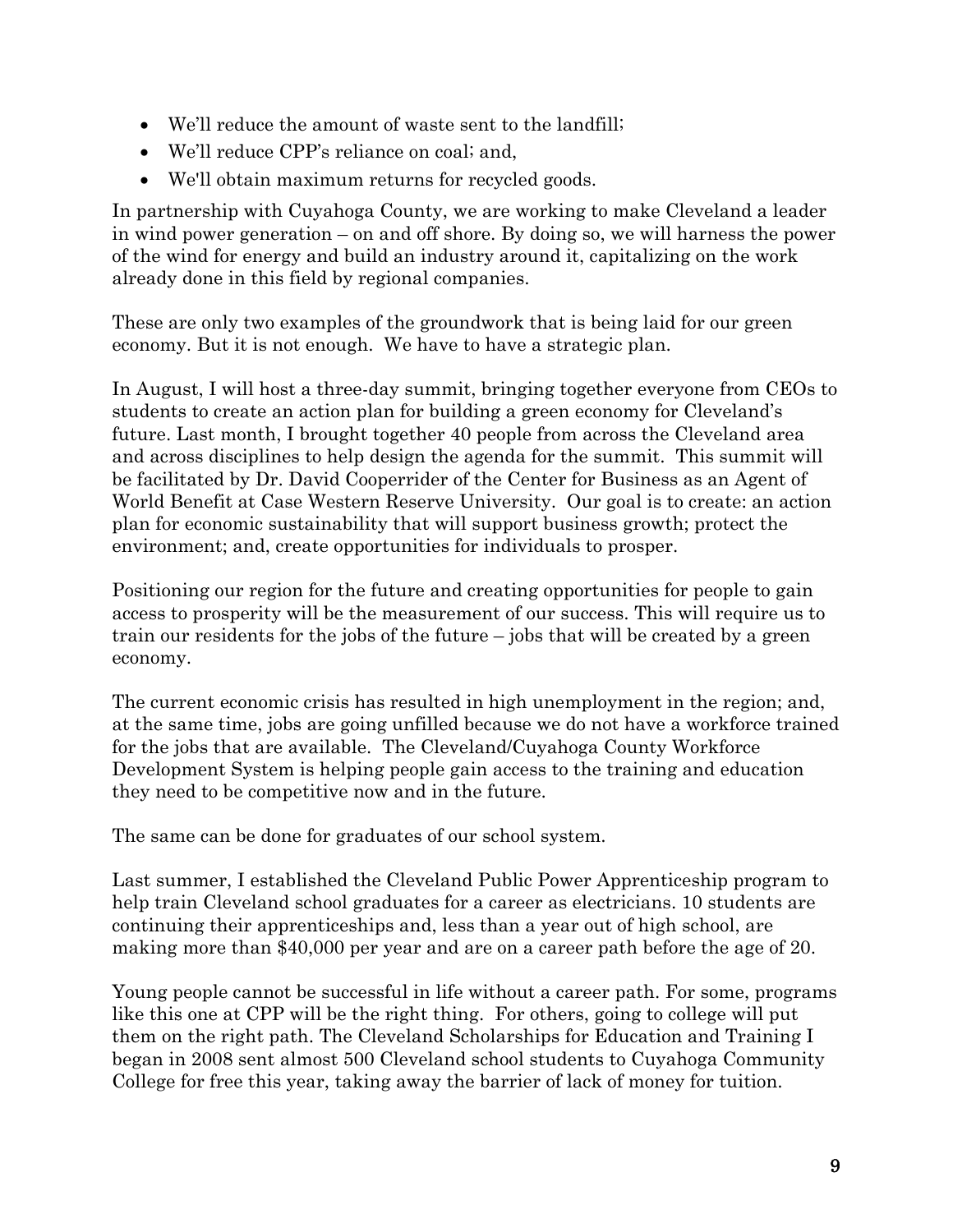Thank you to Dr. Jerry Sue Thornton, her staff, CMSD staff and my staff - Monyka Price and Valarie McCall for their hard work in making this happen. And, most importantly to the donors who provided the funding for these scholarships:

- The City of Cleveland and its employees;
- The Cleveland/Cuyahoga County Workforce Investment Board;
- The Cleveland Clinic;
- Cuyahoga Community College Foundation;
- Fisher-Yan Family Foundation;
- Stephanie Huffman;
- Huntington Bank;
- KeyCorp;
- Ozanne Construction Company, Inc.;
- Parker Hannifin Corporation; and,
- The Partnership for a Safer Cleveland.

#### **Education**

With these two programs, we are having some success in creating opportunities for our young adults. However, education, particularly K-12 education, must continue to be a priority.

Over the past three years, the Cleveland Metropolitan School District has had some successes and some failures. Dr. Sanders and I are disappointed that we are not farther down the road to providing high quality education to all children. However, I am confident that we are on the right road and moving in the right direction – as demonstrated by the success of some of our model schools:

- John Hay High School, STEM Academy and Design Lab are becoming regional magnet schools;
- Riverside Elementary and the Early Childhood Development Center received "excellent" ratings from the State;
- Our four single gender schools have a 94% parental satisfaction rate; and,
- The Ginn Academy promoted every ninth-grader to the  $10<sup>th</sup>$  grade last year.

But there is much more to be done to ensure our children are able to compete globally. Innovative strategies that are in place and already working for some of our schools must become routine in all schools throughout the district, so that every child has the same opportunity.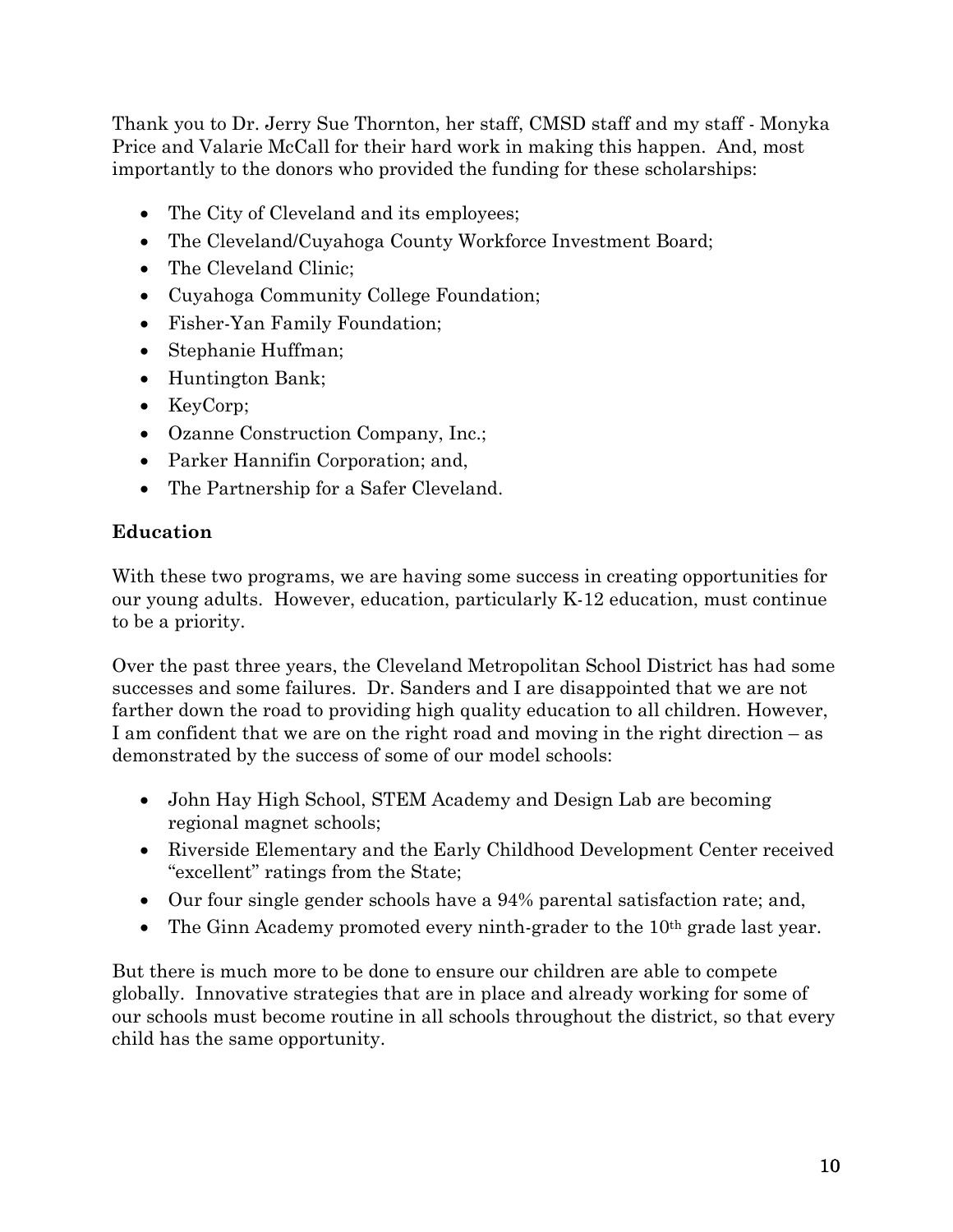What will help in this effort are:

- Longer academic days;
- Longer school years;
- Increased professional development for teachers;
- Enhanced services for children with special needs, like those created by lead poisoning;
- An assessment of every child to identify at risk and gifted children, so they can be properly assigned to maximize their potential; and,
- Curricula and standards tailored to 21<sup>st</sup> century demands.

This type of innovation has been recognized by Governor Strickland who will invest in Cleveland as we become the first district to adopt the education initiatives he outlined in January.

The private sector is investing in education as well. Our new corporate partner in Cleveland – PNC – launched *Grow Up Great* this morning for Cuyahoga County. Thank you to Chairman and CEO Jim Rohr for coming to Cleveland today to kick off this program. It is a comprehensive corporate-based school readiness program with a focus on arts, science and math for pre-school children.

Programs like this will help us improve education, but we need to do more. The entire region must invest in the education of children. We cannot continue to go our separate ways and say everyone can fend for himself or herself.

Education is a regional concern and should be approached in the same way, with the same vigor as a regional economy. Every student in every district should learn at the same pace and perform at the same high level. It is important to create:

- Regional funding for education;
- A regional procurement process and collective bargaining agreements; and.
- Regional performance standards and regional curriculum standards.

These changes will help our children: learn better, compete better, and reduce the cost of providing education in the region.